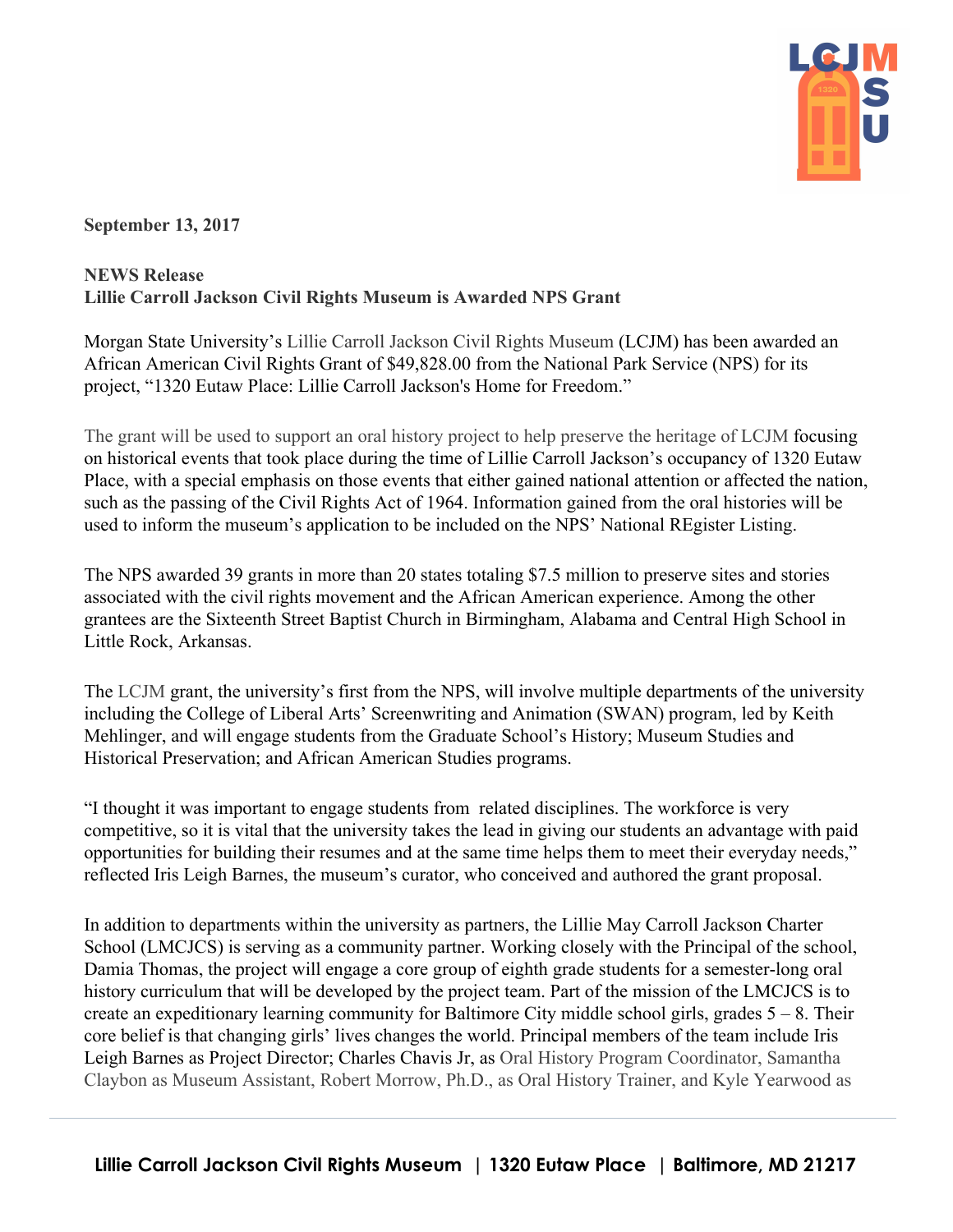

Media Technical Assistant. MSU students interested in working on this or other projects with the museum should e-mail the curator at iris.barnes@morgan.edu.

A four-story row home, the newly restored and modernized museum is located in Baltimore's Bolton Hill Historic District and at the crossroads of the Marble Hill community. The Marble Hill Community is located in the Historic Old West Baltimore Neighborhood of Upton and is important as one of Baltimore's earliest African American middle class communities where such leaders as Harry S. Cummings, Sr., the first African American Baltimore City Councilman and John Murphy, Sr., founder of the Afro-American newspaper resided. The home is also part of the Baltimore National Heritage Area Pennsylvania Avenue Trail. Initially the museum was opened in 1978 by members of the Jackson-Mitchell family, led by Ms. Jackson's oldest daughter, Virginia Jackson Kiah. The museum was acquired by Morgan State University in 1996 and has undergone a rehabilitation and upgrade process until its recent reopening last year in June.

The museum is comprised of two period rooms and six themed galleries. Included among the exhibits are paintings, letters, photographs, and historic documents related to Baltimore's leadership in the Civil Rights Movement. An ADA accessible feature is a modern elevator that opens to a glass floor creatively designed to maintain the architectural feature of the light well.

Another of the museum's new and/or enhanced features is a separate garage structure converted into a Resource Center for scholars of all levels. The museum is a digital-friendly environment with technological upgrades; an elevator; and rehabilitated structural and architectural components.

## **LCJM Background**

Lillie Carroll Jackson served as president of the Baltimore Chapter of the National Association for the Advancement of Colored People (NAACP) from 1935 to 1970. During her tenure as president she worked closely with iconic figures of the Civil Rights Movement, many of whom had strong Baltimore roots, such as Justice Thurgood Marshall (litigator for the Brown v. Board Landmark case and first African American Supreme Court Justice), attorney Charles Hamilton Houston (the mastermind behind Brown v. Board), NAACP executive secretary Walter White (long-standing executive secretary for the National Association for the Advancement of Colored People—NAACP), Carl J. Murphy (editor of the preeminent regional African American newspaper, the Afro American); her son-in-law, Clarence M. Mitchell Jr., known as the "Lion in the Lobby" and the "101st Senator" who ushered in the Civil Rights Acts of 1957 and 1964, the Voting Rights Act of 1965, and the Fair Housing Act of 1968. Clarence Mitchell worked closely with US Presidents from Roosevelt to Carter and was awarded the Presidential Medal of Freedom; and Clarence Mitchell Jr's wife and Mrs. Jackson's daughter, Juanita Jackson Mitchell, who was the first African American woman to practice law in Maryland; among others.